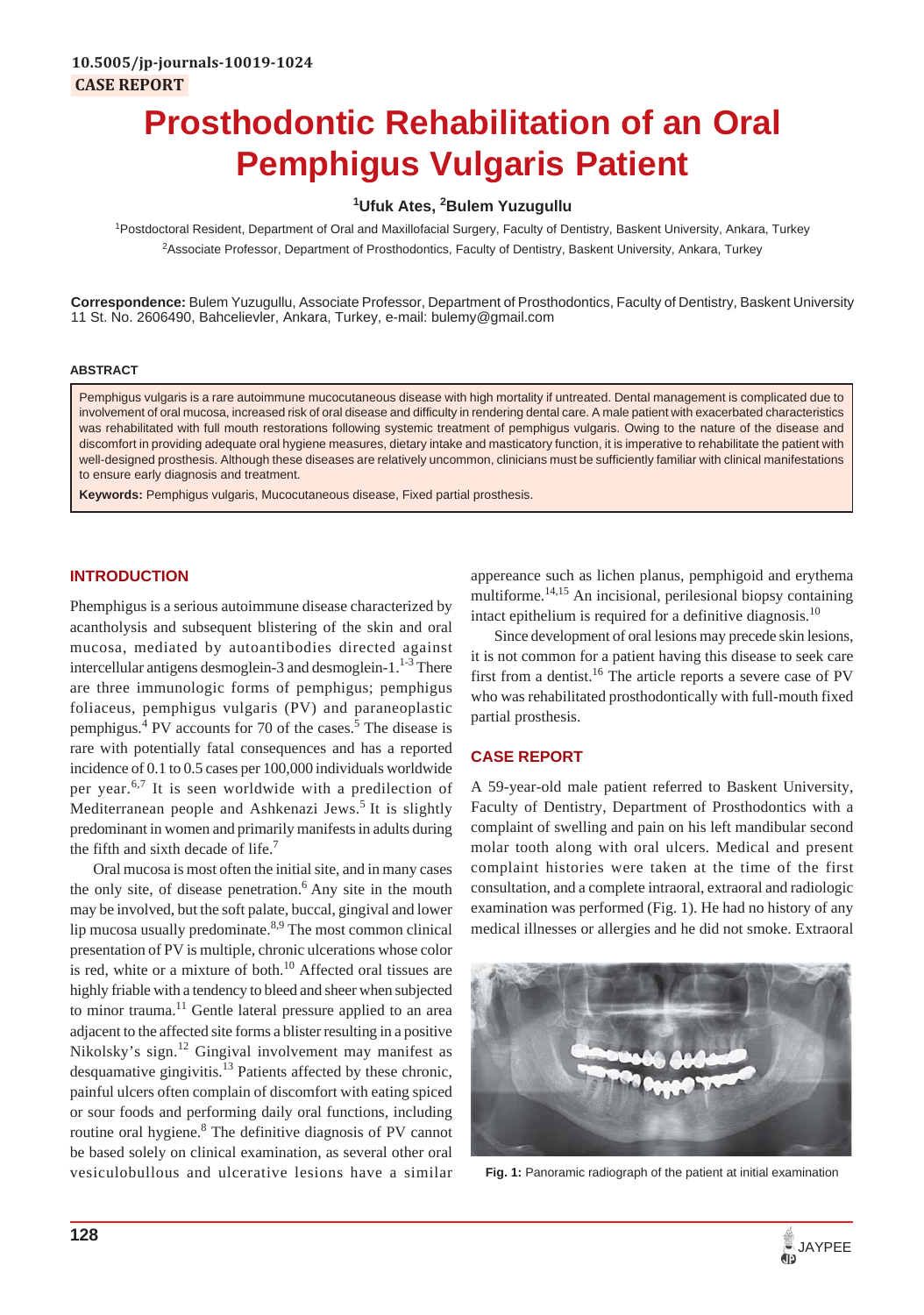*Prosthodontic Rehabilitation of an Oral Pemphigus Vulgaris Patient*

examination was negative for visible skin or ocular lesions. There was no lymphadenopathy. He mentioned that he had difficulties in consuming sour and spicy food. Intraoral examination revealed that the oral mucosa was dry. The patient had full-mouth fixed metal-reinforced-porcelain bridges which had been constructed 3 years ago. After clinical and radiological evaluation, due to acute infection, the mandibular left second molar was endodontically treated following removal of the metal-reinforced crown. Blisters and gingival inflammation were noticed on gingiva around the existing restorations and buccal tissue. The Nicolsky sign was positive. All existing restorations were removed and the patient was referred to the dermatology clinic for an examination (Fig. 2). The dermatology clinic requested for a biopsy, therefore, the patient was referred to the Department of Oral and Maxillofacial Surgery. A fullthickness tissue for biopsy was obtained and sent to pathology. There was no skin lesions described at the time of biopsy. Diagnosis of PV was confirmed by histopathological examination and immunofluorescence analysis.

After administration of a 2 month oral, systemic corticosteroid therapy (Deltacortil, Pfizer Inc., Istanbul, Turkey), the symptomatic oral lesions showed considerable regression. The systemic corticosteroid was prescribed by the dermatologist, starting with 100 mg/day, then the dose was constantly decreased up to 20 mg/day and the patient was released, but continued follow-up.

Meanwhile temporary fixed partial restorations were constructed with supragingival margins. With the oral PV under control, oral rehabilitation was initiated and an informed consent form was signed by the patient related to his prosthodontic treatment. Close to the end of the steroid therapy, all teeth were reprepared with supragingival chamfer margins where possible (Fig. 3). Impressions were made using additional silicone impression material (Elite HD+, Zhermack, Italy). Then, metal-reinforced porcelain fixed-partial restorations were





**Fig. 3:** Panoramic radiograph prior to cementation of the newly constructed restorations

prepared. The new restorations were temporarly cemented (Temporary cement-zinc oxide noneugenol, RelyX Temp NE, 3M ESPE, Germany) for 1 week as a try-out period. Afterward, both the restorations and the teeth were cleaned and cemented permanently using zinc polycarboxylate cement (Adhesor Carbofine, SpofaDental, CZ).

Oral hygiene instructions on effective brushing techniques were demonstrated and utilized for plaque control. A nonalcoholbased mouth rinse (Biothene mouthwash, Laclede, Inc, CA) and a tooth paste with fluoride was recommended for daily use to promote remineralization and reduce risk of future caries. Good oral hygiene and diet were important components of the registered treatment plan. The patient was advised to adhere to low-salt, low-fat, low-calorie diet. He was also advised to increase consumption of potassium and protein-rich meals. The patient was called for control after a week following insertion of the restorations, and was recalled every 3 months afterward. The patient has been called for follow-up by both the dermatologist and the prosthodontist and has been fully satisfied and stable through the 1 year follow-up period free of new oral lesions (Fig. 4).

#### **DISCUSSION**

The typical clinical feature of PV consists of flaccid, thin-walled vesicles and bullae that arise usually on otherwise normal skin or mucosa but occasionally on erythematous skin. The lesions in the oral cavity are superficial and rupture easily, leaving painful, coalesced ulcers with ragged borders that gradually extend peripherally around teeth. It is difficult for patients to perform adequate oral home care because of pain and discomfort.<sup>17</sup> Also, there is an increased susceptibility to caries and periodontal disease.<sup>18</sup>

Medical management of PV involves topical, intralesional or systemic use of steroids and other immunosuppressive agents.<sup>16</sup> Sytemic corticosteroids are the first line of therapy for treatment of PV. When prednisone was introduced for treatment of PV, doses often were excessive (more than 200 mg/day) and were associated with considerable morbidity. Lower doses subsequently proved to be very effective and were associated with considerably less morbidity.10 Chronicity and **Fig. 2:** Intraoral views after removal of the existing restorations relapse are common and well-known features of these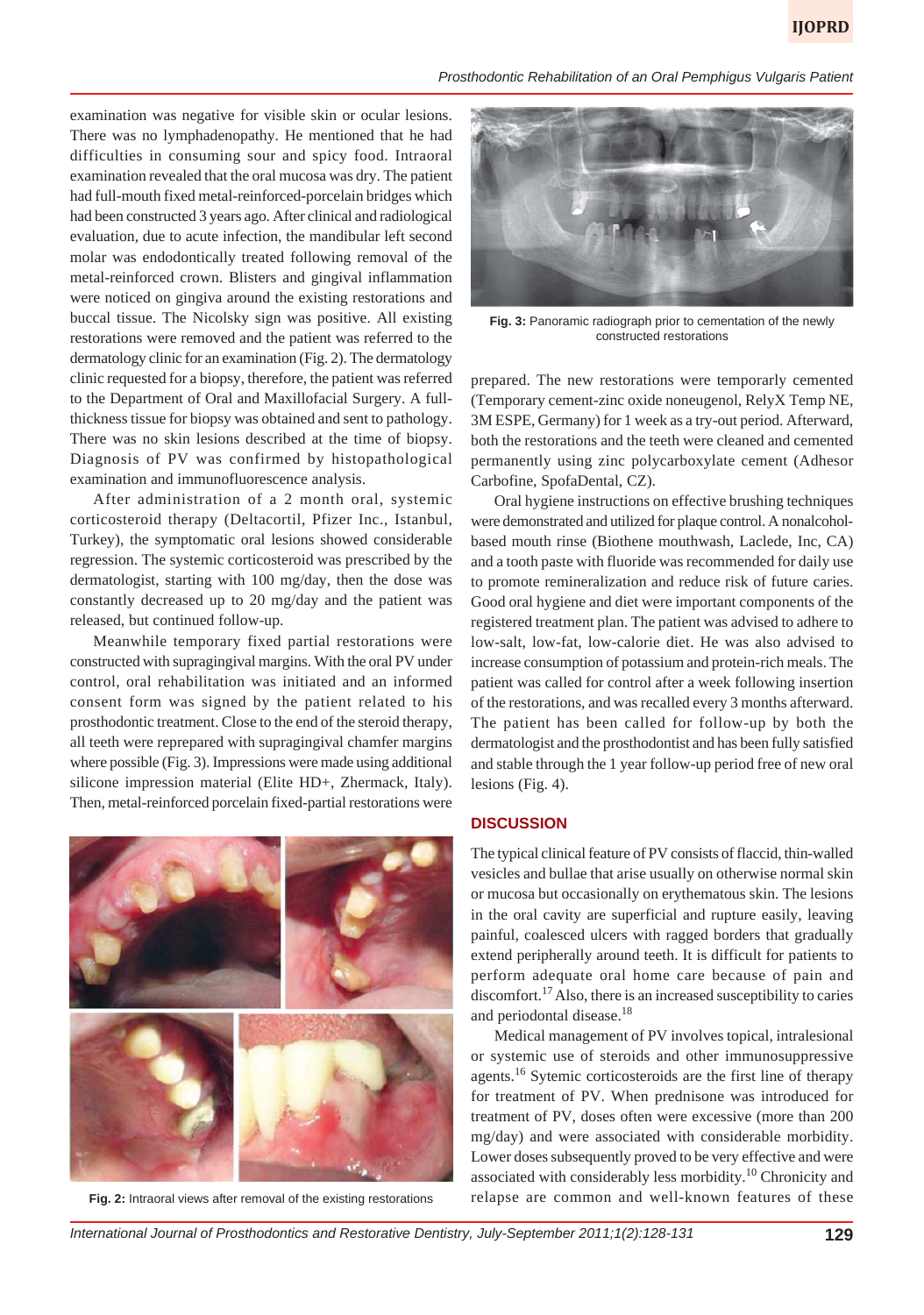

**Fig. 4:** Intraoral views after 1 year follow-up

conditions.16 With early diagnosis and aggressive treatment, between 50 and 80% patients with PV achieve complete remission.<sup>10</sup>

Chronic ulcerations (lasting more than 2 weeks) on any oral mucosal surface cannot be attributed to some other factor should prompt the clinician to include PV in the differential diagnosis. Often tissue fragility becomes overt in areas of trauma from tooth brushing or from frictional forces caused by removable prosthesis.<sup>1</sup> Hence, oral mucosa pain associated with dental treatment can be reduced by minimizing trauma.<sup>9</sup> Long-term success will depend upon the prevention of future dental disease or complications. The clinician should correct any potential sources of oral irritation such as rough restorations, ill-fitting dentures, traumatic oral hygiene procedures and dysfunctional oral habits. Wearing tissue-borne prosthesis can be difficult, if not impossible, with PV lesions.

Fixed prosthesis are preferred wherever possible and great care should be taken to create optimal gingival contours to prevent inflammation and facilitate hygiene,<sup>9</sup> as was performed in the presented case where fixed metal-reinforced porcelain restorations were preferred over a removable one in the mandibular arch.

To the authors' knowledge, there is no literature elicited related to PV patients in need of fixed prosthodontic treatment. The prepared margins on the teeth, thus the margins of the fixed restorations, could preferably be placed supragingivally or with level with the gingival margins, so as not to traumatize the tissue and to gain access for daily oral hygiene procedures to prevent caries and periodontal breakdown. The design of the pontics is also important. Modified ridge-lap pontics for anterior dentition, hygienic or modified hygienic pontics where esthetics is not important and conical pontics where there is a

knife-edge residual alveolar ridge may be used. To enable optimal plaque control, the gingival surface must have no depression or hollow. Rather, it should be as convex as possible from mesial to distal aspects. The critical point is then, to provide pressure-free contact between the pontic and the underlying tissues, this will allow for passage of floss over the entire tissue surface. Highly glazed porcelain is generally considered the most biocompatible material therefore, for easier plaque removal and biocompatibility, the tissue surface of the pontic should be prepared in glazed porcelain.

It is also imperative to care extra attention when making impressions due to active vesiculobullous lesions. This is often overcome with patience, gentle oral manuplation and careful technique.<sup>19</sup> However, it may be necessary to handle these treatment phases under the suppression of drug therapy, with consulting the dermatologist.

Slow deposition of local anesthetics as well as the use of pediatric films for intraoral radiography are preferable, as they minimize lateral tissue distortion and subsequent precipitation of oral blisters. Small soft-bristled toothbrushes are especially useful for these patients. Bland, nonalcohol-based antimicrobial rinses and flavor-free oral hygiene products are preferable to protect teeth from caries and to prevent secondary infection or irritation of tissue erosions and ulcerations.<sup>20,21</sup> In addition, a high-concentration fluoride dentifrice may be advised to these patients.<sup>9</sup> Therefore, a nonalcohol-based mouth rinse and a tooth paste with fluoride was recommended for the patient presented. Optimal oral hygiene is important because the gingival involvement may represent an exaggerated response to bacterial plaque.<sup>17</sup> Maintenance of a healthy dentition is also essential for ensuring adequate nutrition through efficient